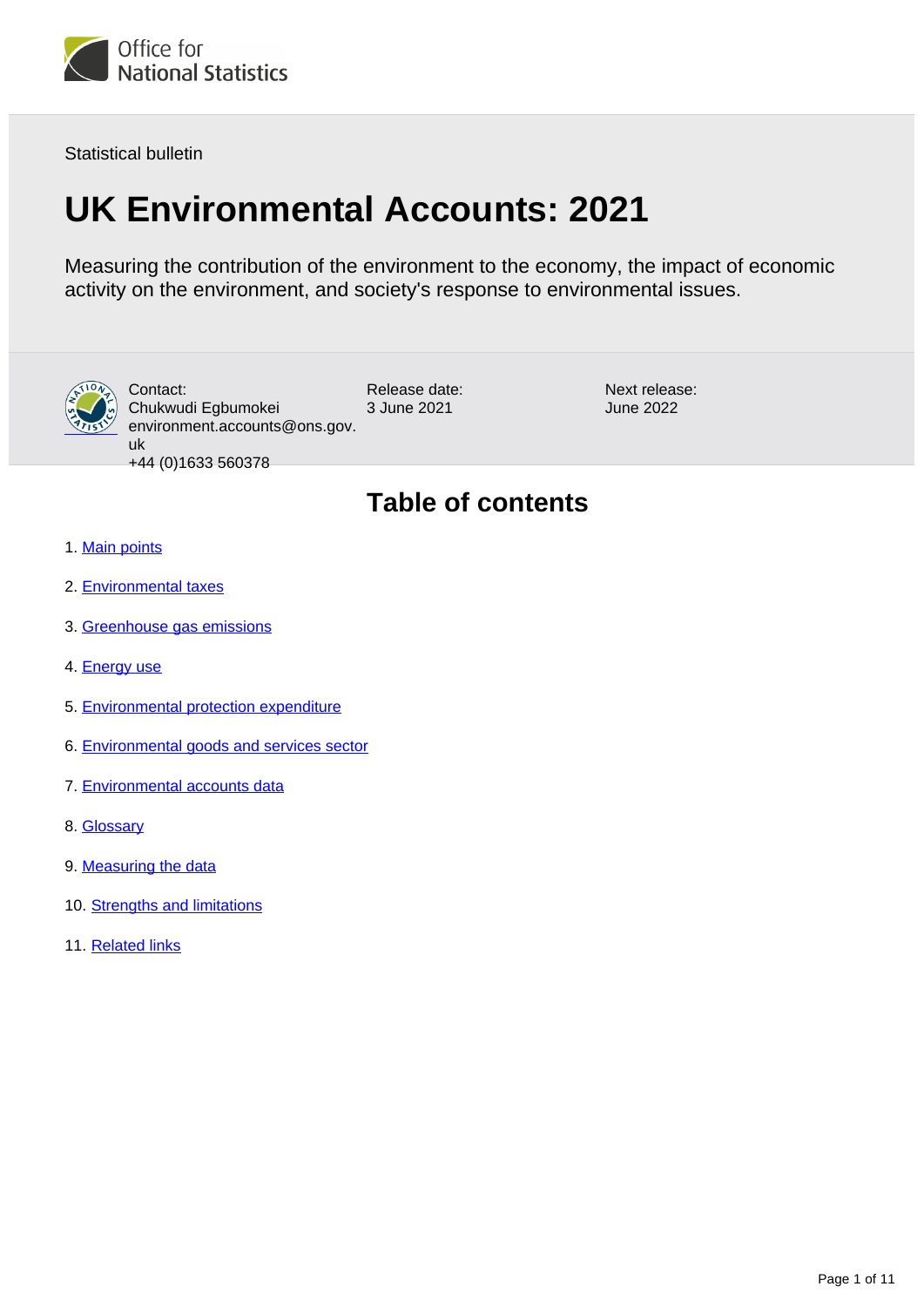## <span id="page-1-0"></span>**1 . Main points**

- Travel restrictions implemented by the government in 2020 resulted in declines in major environmental taxes income.
- Fuel Duty fell by almost a fifth between 2019 and 2020, to £22.6 billion.
- Revenue from Air Passenger Duty also declined between 2019 and 2020 to £0.9 billion, a fall of 76%.
- Greenhouse gas (GHG) emissions in the UK fell by 3% between 2018 and 2019, to just over 550 million tonnes of CO2 equivalent ([residence basis\)](https://www.ons.gov.uk/economy/environmentalaccounts/bulletins/ukenvironmentalaccounts/2020#glossary).
- Households and the energy, manufacturing and transport sectors accounted for 72% of all greenhouse gas emissions in 2019.
- Energy from renewable sources accounted for 12.5% of total UK energy use in 2019.
- Environmental protection expenditure by government was £14.4 billion in 2019, 1.6% of all government expenditure.
- There were equivalent to over 400,000 full-time employees in the environmental goods and service sector in 2018.
- Estimates in this bulletin are on a [residence basis](https://www.ons.gov.uk/economy/environmentalaccounts/bulletins/ukenvironmentalaccounts/2020#glossary) and all sectors and industries mentioned relate to those defined under the [UK Standard Industrial Classification \(SIC\) 2007](https://www.ons.gov.uk/methodology/classificationsandstandards/ukstandardindustrialclassificationofeconomicactivities/uksic2007).

## <span id="page-1-1"></span>**2 . Environmental taxes**

## **Travel restrictions implemented by the government in 2020 resulted in declines in environmental taxes income**

Environmental taxes are those that have a tax base of something with a direct negative impact on the environment. For example, any tax on motor vehicles qualifies.

In 2020, each country of the UK introduced its own set of restrictions to manage the spread of coronavirus (COVID-19). The travel restrictions that were introduced had a noticeable impact on some environmental tax revenues. Tax on hydrocarbon oils, also known as Fuel Duty, saw a fall in revenue of almost a fifth (19%) from the previous year, to £22.6 billion. It was still the largest environmental tax in terms of revenue, accounting for over half (52%) of all revenue from environmental taxes in 2020.

While smaller in value, revenue from environmental taxes relating to rail and air travel also fell between 2019 and 2020. Rail franchise premia were paused for much of 2020, and in September 2020 the government decided to [implement emergency agreements](https://commonslibrary.parliament.uk/research-briefings/cbp-8961/); revenue declined by 83% to £0.2 billion. The ban on travel caused Air Passenger Duty tax revenue to decline by around three-quarters (76%), from £3.8 billion in 2019 to £0.9 billion in 2020. These declines are reflected in overall revenue from environmental taxes, which fell 17% between 2019 and 2020.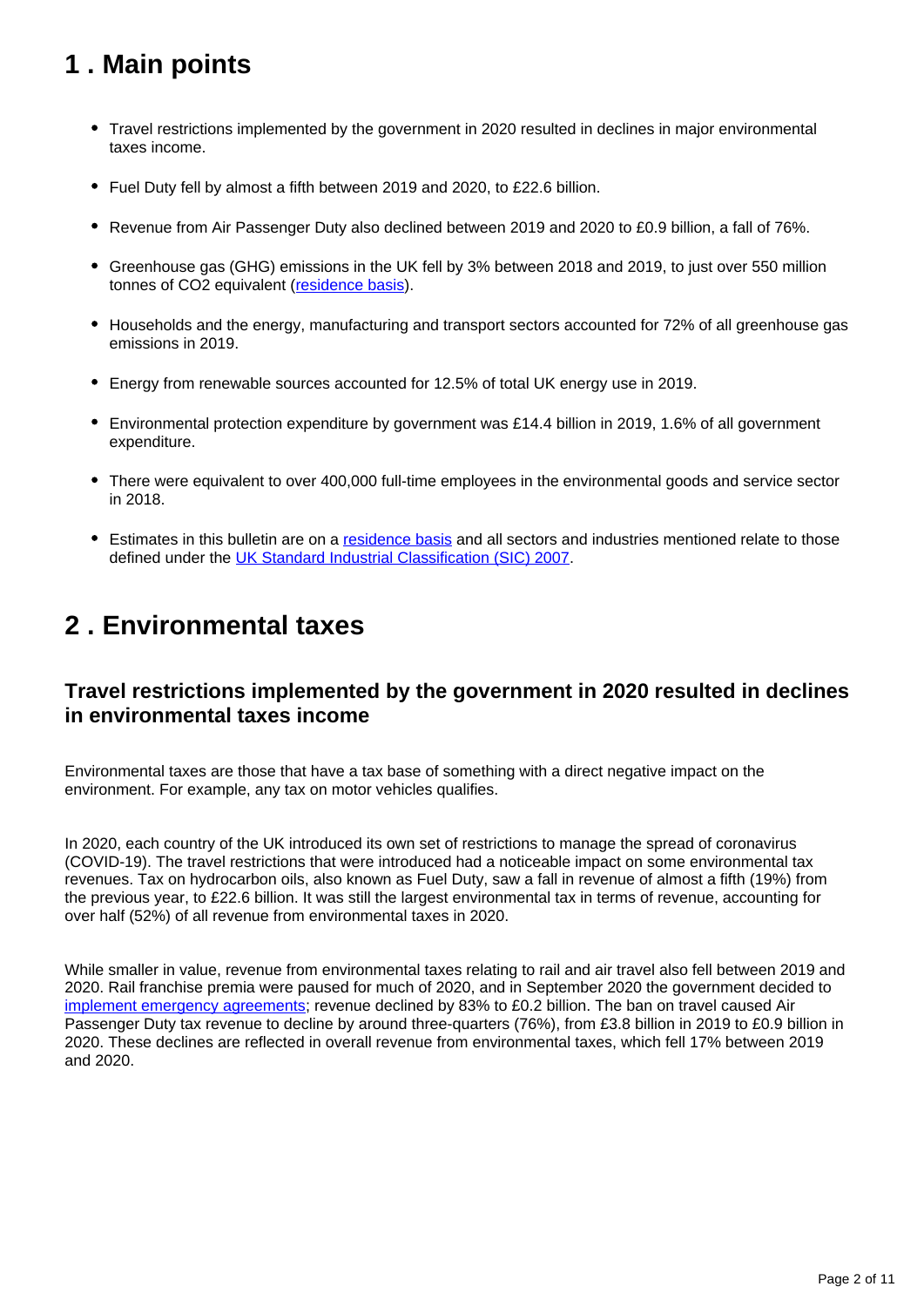#### **Figure 1: In 2020, revenue from three travel-related taxes declined following restrictions introduced to address the coronavirus pandemic**

#### **Revenue from the tax on hydrocarbon oils, air passenger duty, and rail franchise premia, UK, 1997 to 2020**

## Figure 1: In 2020, revenue from three travel-related taxes declined following restrictions introduced to address the coronavirus pandemic

Revenue from the tax on hydrocarbon oils, air passenger duty, and rail franchise premia, UK, 1997 to 2020



**Source: Office for National Statistics – UK Environmental Accounts**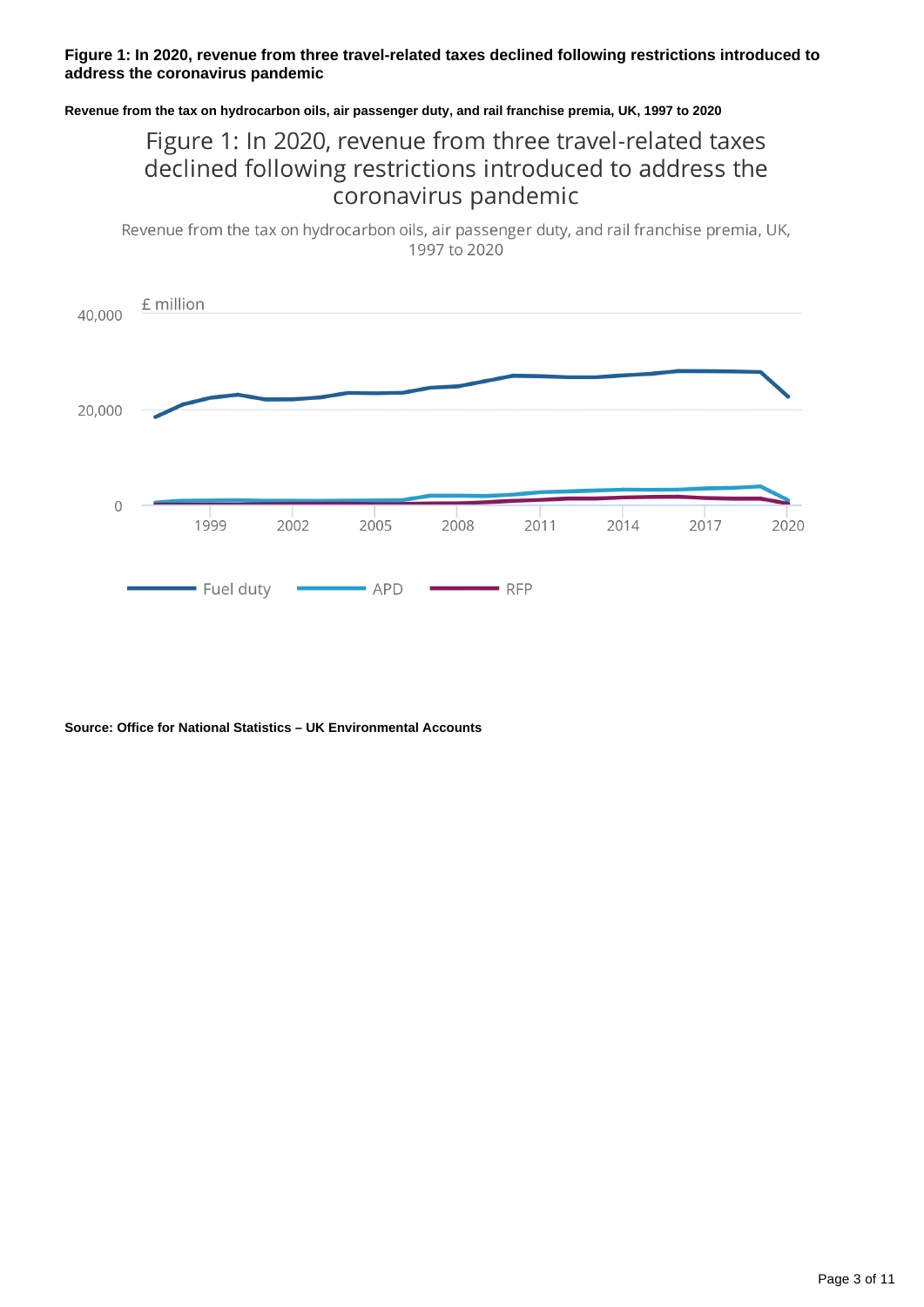#### **Figure 2: Over time, environmental tax revenue as a percentage of gross domestic product has been stable**

#### **Total environmental tax revenue as a percentage of GDP and of all taxes and social contributions, UK , 1997 to 2020**

## Figure 2: Over time, environmental tax revenue as a percentage of gross domestic product has been stable

Total environmental tax revenue as a percentage of GDP and of all taxes and social contributions, UK, 1997 to 2020



**Source: Office for National Statistics – UK Environmental Accounts**

## <span id="page-3-0"></span>**3 . Greenhouse gas emissions**

The data for greenhouse gas emissions (GHG) In the UK is provided up to the year 2019, before the coronavirus (COVID-19) pandemic. The total GHG emissions for 2019 were over 550 million tonnes of carbon dioxide equivalent (Mt Co2e) ([residence basis\)](https://www.ons.gov.uk/economy/environmentalaccounts/bulletins/ukenvironmentalaccounts/2020#glossary). This is a decrease of approximately 3% on the previous year's emissions, continuing the general downward trend of greenhouse gas emissions in the UK since 1990. Households and the energy, manufacturing and transport sectors were the top four contributors to UK greenhouse gas emissions in 2019. These accounted for over 72% of the total emissions for the UK.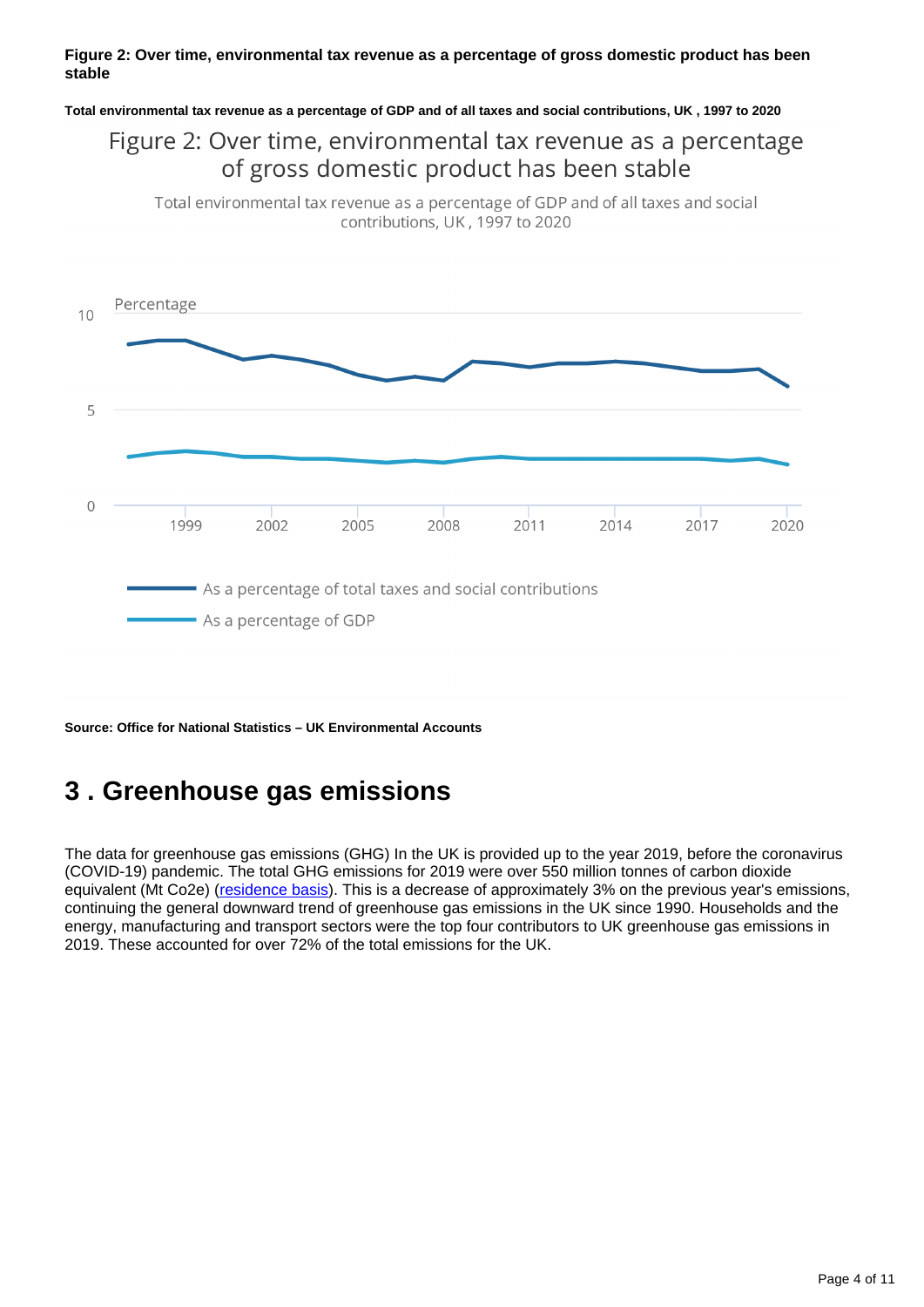#### **Figure 3: Households remain the highest contributors to overall UK greenhouse gas emissions, while the energy supply sector continues its downward trend**

#### **Greenhouse gas emissions for the three highest-emitting industries, and households, UK, 1990 to 2019**

## Figure 3: Households remain the highest contributors to overall UK greenhouse gas emissions, while the energy supply sector continues its downward trend

Greenhouse gas emissions for the three highest-emitting industries, and households, UK, 1990 to 2019



#### **Source: Ricardo Energy and Environment, Office for National Statistics**

#### **Notes:**

- 1. Industry aggregations are based on the UK Standard Industrial Classification (SIC) 2007. Households include "consumer expenditure" and "activities of households as employers; undifferentiated goods and services – producing activities of households for own use" (for example, employing a cleaner and growing vegetables for your own consumption). The electricity, gas, steam and air conditioning supply sector is referred to as the energy supply sector. The transport and storage sector is referred to as the transport sector.
- 2. Greenhouse gas emissions include carbon dioxide (CO2), methane (CH4), nitrous oxide (N2O), hydrofluorocarbons (HFCs), perfluorocarbons (PFCs), sulphur hexafluoride (SF6) and nitrogen trifluoride (NF3).
- 3. The potential of each greenhouse gas to cause global warming is assessed in relation to a given weight of CO2 so all greenhouse gas emissions are measured in carbon dioxide equivalents (CO2e).

## <span id="page-4-0"></span>**4 . Energy use**

Greenhouse gas emissions are directly related to energy use, particularly energy use from fossil fuels. The UK used a total of 195 million tonnes of oil equivalent (Mtoe) of energy in 2019, with the majority of this (88%) coming from fossil fuels.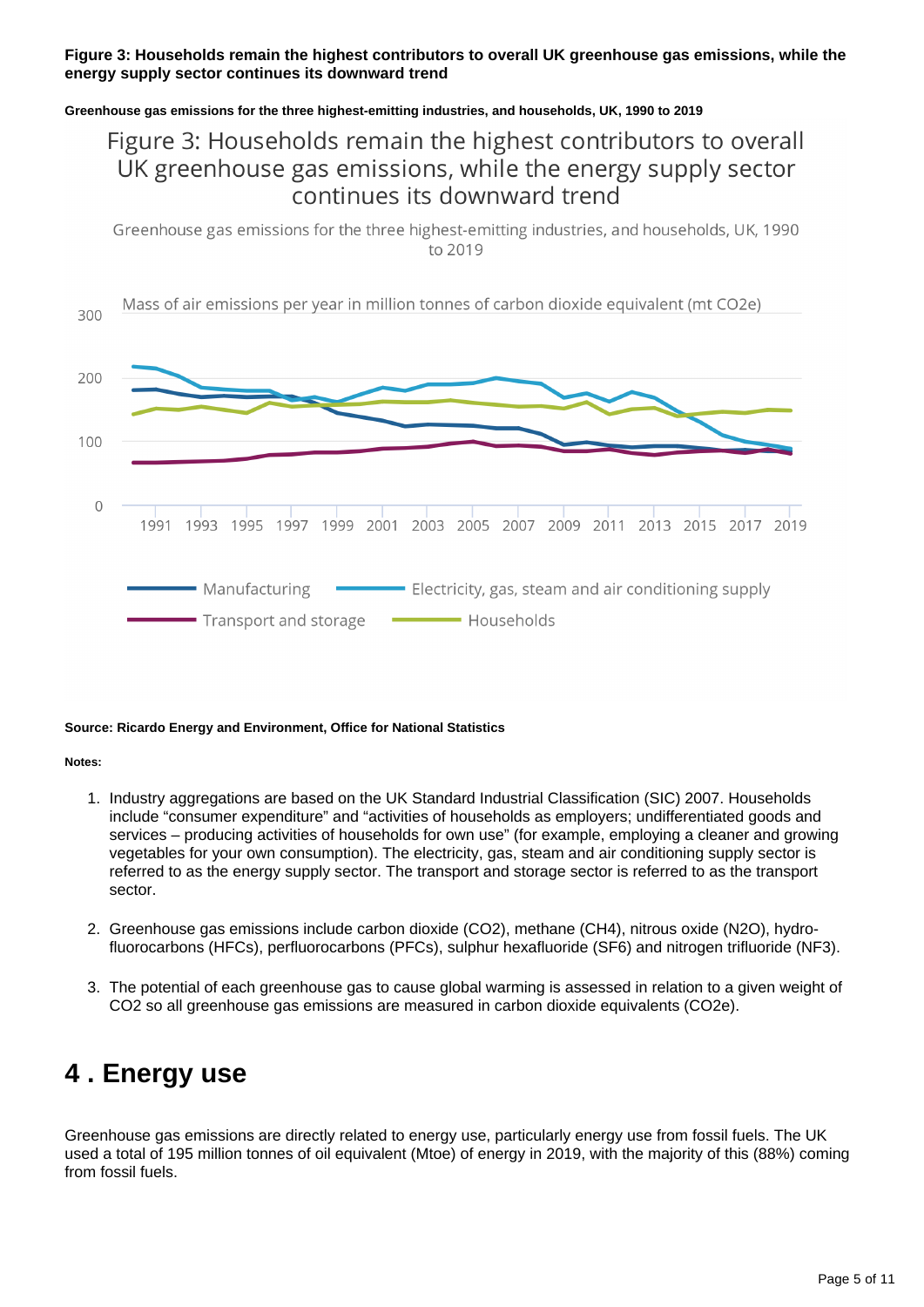Households and the energy, manufacturing and transport sectors are the biggest users of energy from fossil fuels (Figure 4). In 2019, these sectors accounted for 82% of all fossil fuel energy use in the UK. These are the same four sectors that created the most air emissions in 2019.

Energy use from fossil fuels has been falling for the energy and manufacturing sectors, largely because of a switch from the use of coal to other, more efficient, fuels such as natural gas. More recently, an increasing amount of energy use is from renewable sources. In 2019 energy from renewable sources accounted for 12.5% of all energy use in the UK, compared with 0.6% in 1990.

#### **Figure 4: The same four sectors that contribute the most air emissions also use the most energy from fossil fuels**

#### **Fossil fuel energy use for the four highest users in the UK, 1990 to 2019**

## Figure 4: The same four sectors that contribute the most air emissions also use the most energy from fossil fuels

Fossil fuel energy use for the four highest users in the UK, 1990 to 2019



#### **Source: Ricardo Energy and Environment, Office for National Statistics**

#### **Notes:**

1. Industry aggregations are based on the UK Standard Industrial Classification (SIC) 2007. Households include "consumer expenditure" and "activities of households as employers; undifferentiated goods and services – producing activities of households for own use" (for example, employing a cleaner and growing vegetables for your own consumption). The electricity, gas, steam and air conditioning supply sector is referred to as the energy supply sector. The transport and storage sector is referred to as the transport sector.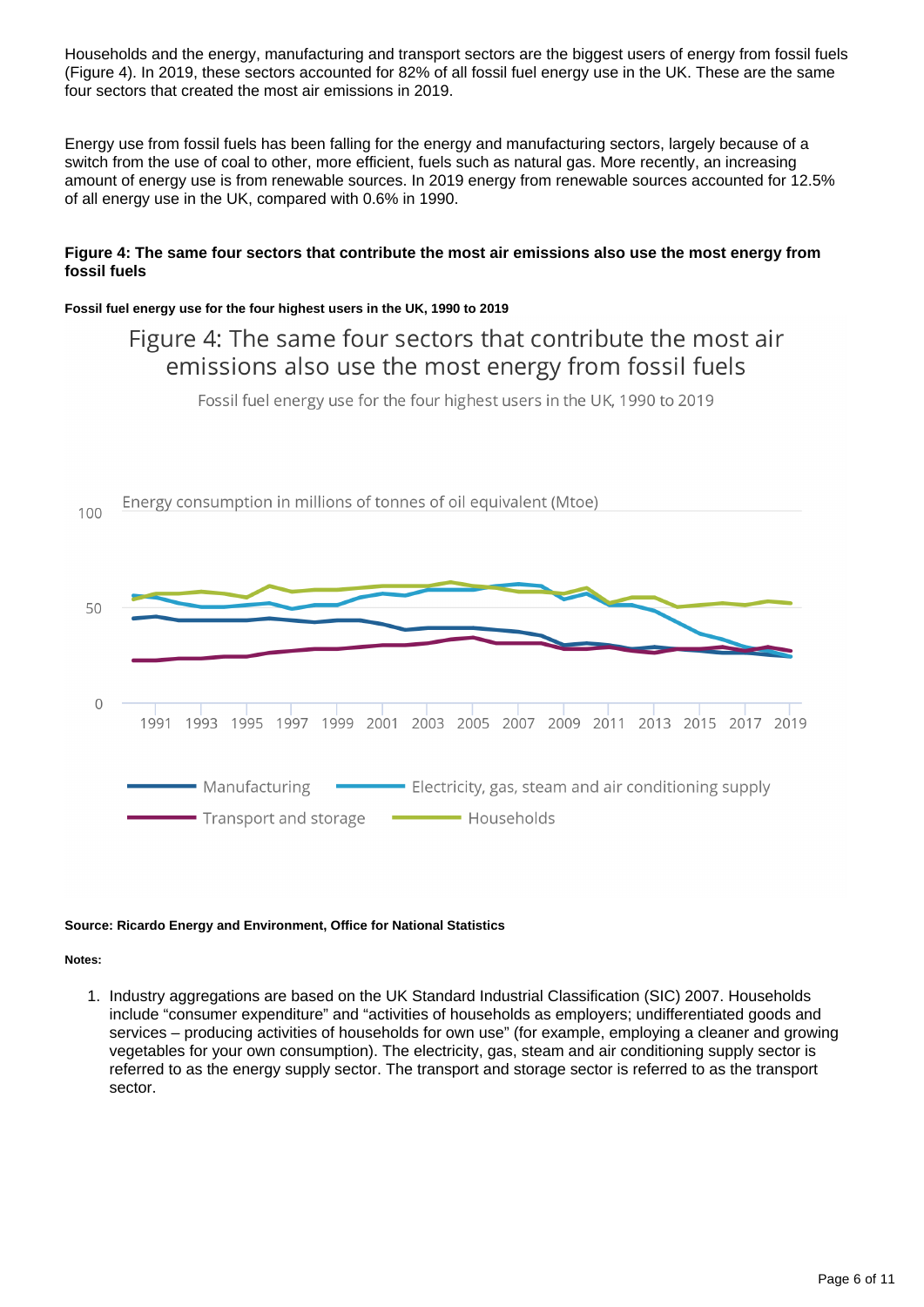## <span id="page-6-0"></span>**5 . Environmental protection expenditure**

General government expenditure on environmental protection was £14.4 billion in 2019, which is similar to the previous year. It accounted for 1.6% of all government expenditure. Solid waste management, which includes activities such as waste collection and treatment, was the largest component of government spending on environmental protection expenditure (EPE), at 81% of the total in 2019.

Total EPE, which includes expenditure by general government, industry, non-profit institutions and households was £28.9 billion in 2018 (latest date figures are available). This has grown by 36% since 2010, although figures are in current prices and no adjustments have been made for inflation. Much of this growth is from industry.

## <span id="page-6-1"></span>**6 . Environmental goods and services sector**

The environmental goods and services sector (EGSS) contributed £84.5 billion of output to the UK economy in 2018. This was an increase of over a third (36%) since 2010, although figures are not adjusted for inflation. EGSS as a share of gross domestic product (GDP) was the same in 2018 as in 2010, at around 4%. Employment (in full-time equivalents) has grown to 403,100, a rise of 15% since 2010.

The environmental goods and services sector is dominated by six activities: environmental-related construction, recycling, production of renewable energy, waste, wastewater, and water quality management. These activities accounted for 80% of output in 2018 and 70% of total employment.

## <span id="page-6-2"></span>**7 . Environmental accounts data**

#### [Environmental taxes](https://www.ons.gov.uk/economy/environmentalaccounts/datasets/ukenvironmentalaccountsenvironmentaltaxes)

Dataset | Released 3 June 2021 Data on the UK government's revenue from environmental taxes (including energy, transport and pollution or resource taxes), 1997 to 2020 (where available).

[Atmospheric emissions: greenhouse gases by industry and gas](https://www.ons.gov.uk/economy/environmentalaccounts/datasets/ukenvironmentalaccountsatmosphericemissionsgreenhousegasemissionsbyeconomicsectorandgasunitedkingdom) 

Dataset | Released 3 June 2021 Data on the emissions of carbon dioxide, methane, nitrous oxide, hydro-fluorocarbons, perfluorocarbons, sulphur hexafluoride, nitrogen trifluoride and total greenhouse gas emissions, UK, 1990 to 2019.

#### [Energy use: total](https://www.ons.gov.uk/economy/environmentalaccounts/datasets/ukenvironmentalaccountstotalenergyconsumptionbyindustry)

Dataset | Released 3 June 2021

Data on the UK's direct use of energy (allocated to the original purchasers and consumers of fuels) from fossil fuels and other sources (nuclear, net imports, renewables, biofuels and waste) and reallocated use of energy (losses incurred during transformation and distribution are allocated to the final consumer of the energy rather than the electricity generation industry), by industry (SIC 2007 section - 21 categories), 1990 to 2019.

#### [Energy use: carbon-based fuels by fuel type and industry](https://www.ons.gov.uk/economy/environmentalaccounts/datasets/ukenvironmentalaccountsfuelusebytypeandindustry)

#### Dataset | Released 3 June 2021

Data on the UK's fuel use by industry (SIC 2007 group - around 130 categories) and type (coal, natural gas, petrol, diesel oil for road vehicles (DERV), fuel oil, gas oil, aviation fuel and other); UK level fuel use of nuclear, hydro, wind, solar, geohermal aquifers and net imports, 1990 to 2019. This table excludes biofuels and waste.

## <span id="page-6-3"></span>**8 . Glossary**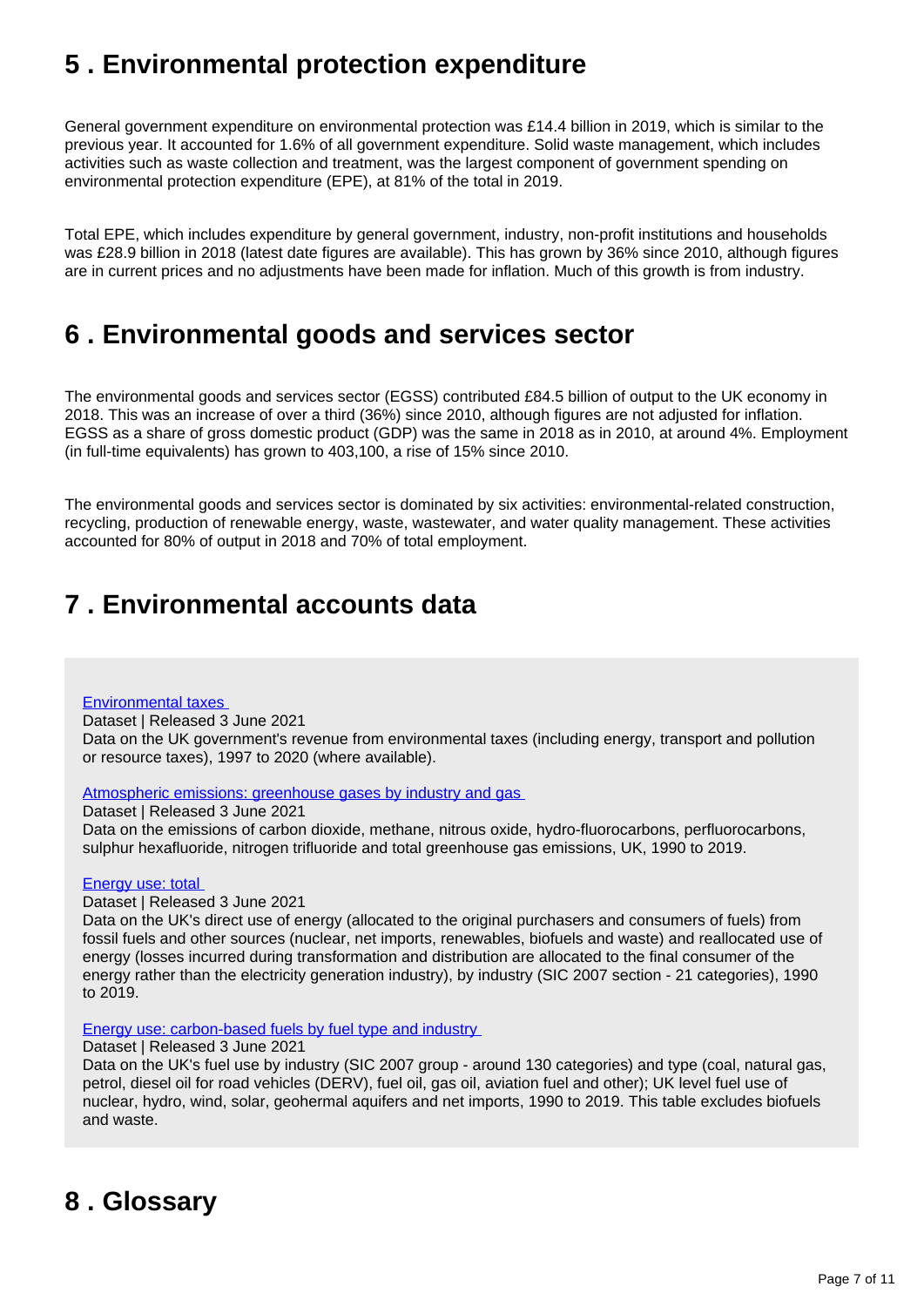### **Greenhouse gas**

The greenhouse gases included in the atmospheric emissions accounts are those covered by the Kyoto Protocol: carbon dioxide (CO2), methane (CH4), nitrous oxide (N2O), hydrofluorocarbons (HFCs), perfluorocarbons (PFCs), sulphur hexafluoride (SF6) and nitrogen trifluoride (NF3). These gases contribute directly to global warming and climate change owing to their positive radiative forcing effect. The potential of each greenhouse gas to cause global warming is assessed in relation to a given weight of CO2 so all greenhouse gas emissions are measured as carbon dioxide equivalents (CO2e).

## **Residence basis**

Estimates compiled on a residency basis include data relating to UK residents and UK-registered businesses, regardless of whether they are in the UK or overseas. Data relating to foreign visitors and foreign businesses in the UK are excluded.

## **Territory basis**

Estimates of greenhouse gas emissions compiled on a territory basis include emissions within UK borders. UK air [emissions statistics on a territory basis](https://www.gov.uk/government/collections/uk-greenhouse-gas-emissions-statistics) are published by the Department for Business, Energy and Industrial Strategy.

### **Environmental goods and services sector**

The environmental goods and services sector framework, which follows the [UN System of Environmental-](https://unstats.un.org/unsd/envaccounting/seea.asp)[Economic Accounting \(SEEA\)](https://unstats.un.org/unsd/envaccounting/seea.asp), measures areas of the economy engaged in producing goods and services for environmental protection purposes, as well as those engaged in conserving and maintaining natural resources.

### **Environmental protection expenditure**

The environmental protection expenditure accounts, which follow SEEA guidance, estimate how much is spent on activities that have the prevention, reduction and elimination of pollution and of any other degradation of the environment as their main purpose.

### **Environmental taxes**

Environmental taxes are based on a physical unit that has a proven negative impact on the environment. For example, this could be a litre of petrol, or a proxy measurement such as a passenger flight. The tax also needs to be defined as a tax (and not another type of payment) in the European System of National and Regional Accounts ([ESA 2010](https://ec.europa.eu/eurostat/web/esa-2010)). The data are based on SEEA guidance.

## <span id="page-7-0"></span>**9 . Measuring the data**

The UK Environmental Accounts are "satellite accounts" to the main UK National Accounts and they are compiled in accordance with the [System of Environmental Economic Accounting \(SEEA\)](https://unstats.un.org/unsd/envaccounting/seea.asp), which closely follows the UN System of National Accounts (SNA).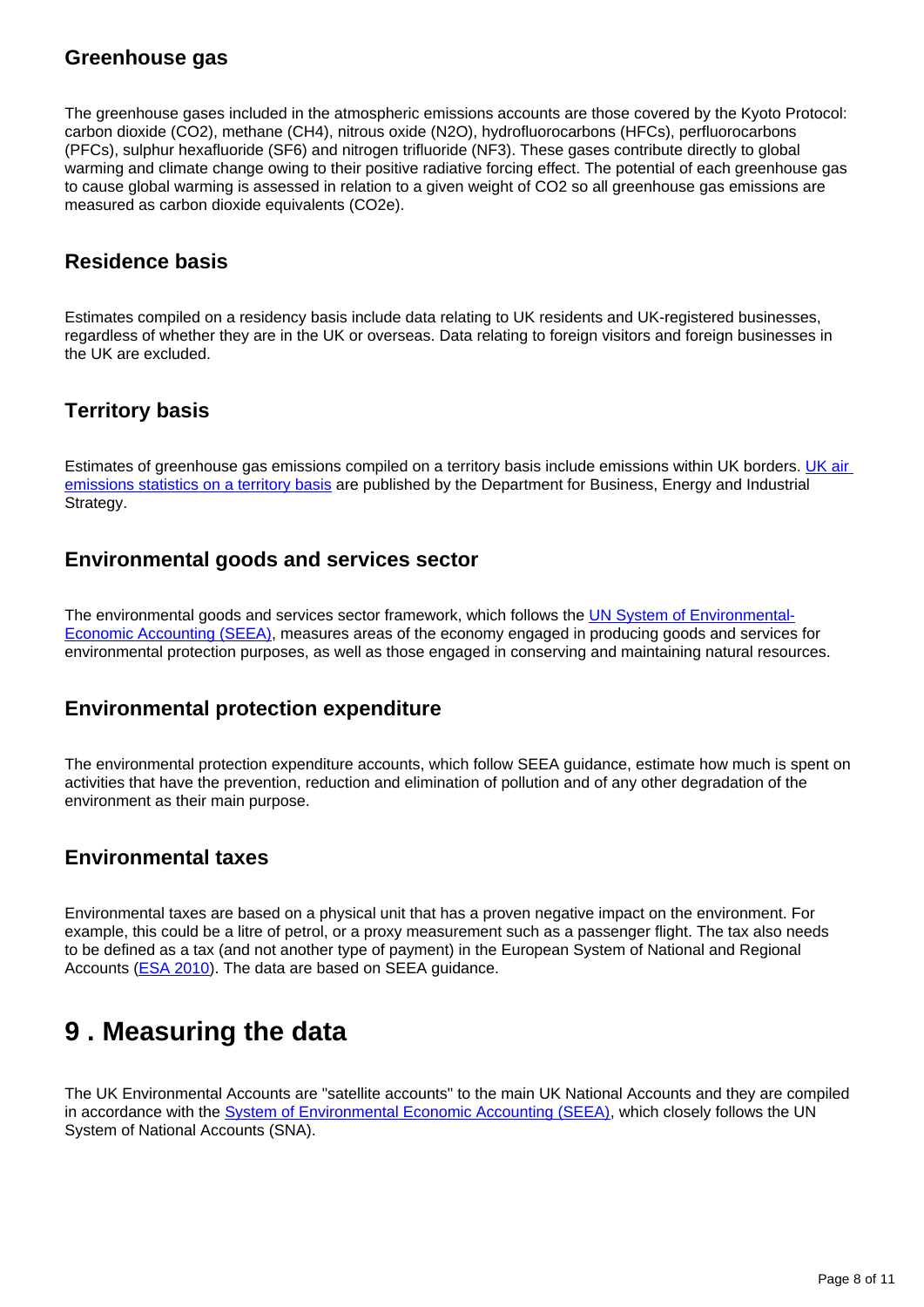## **Air emissions and energy use**

The air and energy accounts in the UK Environmental Accounts are compiled by Ricardo Energy and Environment on behalf of the Office for National Statistics (ONS).

The main source of information for this reporting is the National Atmospheric Emissions Inventory (NAEI). These data sources provide air emissions data, calculated from activity data and emission factors, for all relevant sources in the UK as a starting point for generating the air emissions accounts. The residence principle is then applied to these datasets thereby apportioning the emissions to an industrial classification based on [Standard](https://www.ons.gov.uk/methodology/classificationsandstandards/ukstandardindustrialclassificationofeconomicactivities)  [Industrial Classification: SIC 2007](https://www.ons.gov.uk/methodology/classificationsandstandards/ukstandardindustrialclassificationofeconomicactivities).

More quality and methodology information on strengths, limitations, appropriate uses, and how the data were created is available in the [Environmental accounts air emissions QMI](https://www.ons.gov.uk/economy/environmentalaccounts/methodologies/environmentalaccountsonairemissionsqmi).

### **Taxes**

Most taxes in the UK are collected by HM Revenue and Customs (HMRC). HMRC provide monthly data to the Office for National Statistics (ONS) detailing each individual tax collected and the amount of revenue associated with that tax. The ONS then uses supply and use data (and several other minor sources) to apportion tax revenue to different industries.

Further information is available in the **Quality and Methodology Information report**.

### **Environmental goods and services sector**

These data are from a wide range of sources - major sources include Supply and Use tables, the Low Carbon and Renewable Energy Economy Survey, the Annual Business Survey, and the Business Register and Employment Survey. Sources are used in different ways to compile estimates of output, Gross Value Added, employment, and exports for 17 activities.

Further information is available in the [Quality and Methodology Information report](https://www.ons.gov.uk/economy/environmentalaccounts/methodologies/environmentalaccountsontheenvironmentalgoodsandservicessectoregssqmi) and the [methodology annex](https://www.ons.gov.uk/economy/environmentalaccounts/datasets/ukenvironmentalgoodsandservicessectoregssmethodologyannex).

### **Environmental protection expenditure**

Data are collected for general government using the ONS data on general government annual expenditure, with additional data from the ONS Blue Book compendium (Table 6). For total environmental protection expenditure (EPE), data for industry are from the EPE survey, which is also from the ONS. Some other data are also used to a lesser extent, such as from supply and use tables.

Further information is available in the **Quality and Methodology Information report**.

## **Quality**

Other methodology documents relating to the compilation of the environmental accounts can be found on the [environmental accounts](https://www.ons.gov.uk/economy/environmentalaccounts/topicspecificmethodology) pages of the website.

## <span id="page-8-0"></span>**10 . Strengths and limitations**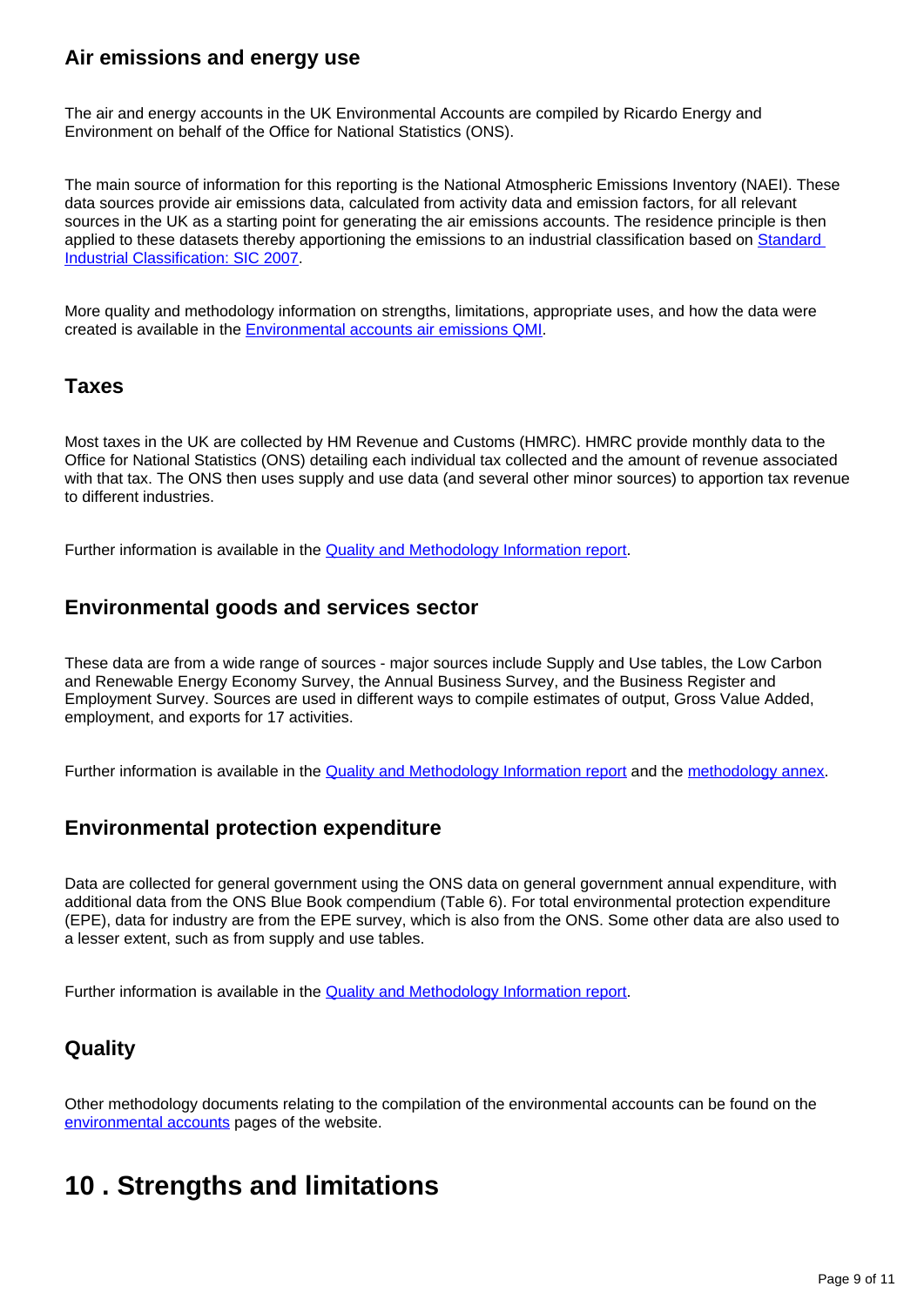## **Air emissions and energy accounts**

There are several different official measures of greenhouse gas (GHG) emissions, including GHG emissions on a [territory basis](https://www.gov.uk/government/collections/uk-greenhouse-gas-emissions-statistics#history). Tables are released alongside these estimates, "[bridging tables](https://www.ons.gov.uk/economy/environmentalaccounts/datasets/ukenvironmentalaccountsenergybridging)", which explain the differences between the reporting used for the Office for National Statistics (ONS) air accounts and for the United Nations Economic Commission for Europe (UNECE) and UNFCCC. Further explanation of the different measures can be found in the article [Net zero and the different official measures of the UK's greenhouse gas emissions.](https://www.ons.gov.uk/economy/environmentalaccounts/articles/netzeroandthedifferentofficialmeasuresoftheuksgreenhousegasemissions/2019-07-24#:~:text=The%20government%20target%20for%20at,emission%20reduction%20and%20emission%20removal.)

### **Environmental taxes**

Levels of revenues from environmental taxes do not necessarily indicate the relative importance or the success of environmental policy. High environmental tax revenues can result either from high rates of taxes or from high levels of environmental problems (for example, pollution), leading to a large tax base. The broad measure of revenues can also fail to capture the effect of the differential rates that encourage a shift away from higher-impact behaviour (such as the use of leaded petrol).

### **Environmental goods and services sector**

Methodology varies for each of the 17 activities considered, and so the robustness of estimates also varies. The scope of the accounts increases complexity, and it is unlikely that every activity that could qualify as part of EGSS is captured. More information can be found in the [Quality and methodology information report](https://www.ons.gov.uk/economy/environmentalaccounts/methodologies/environmentalaccountsontheenvironmentalgoodsandservicessectoregssqmi) and [methods annex](https://www.ons.gov.uk/economy/environmentalaccounts/datasets/ukenvironmentalgoodsandservicessectoregssmethodologyannex) that accompanies the dataset.

## **Environmental protection expenditure**

It is important to note that a low level of EPE does not necessarily mean that a country's government or industries are not effectively protecting the environment. If governments or industries have more focus on reducing and cleaning pollution as part of their production process, their expenditure is likely to be less than for those that do not change their production processes and instead focus on cleaning the pollution produced by them.